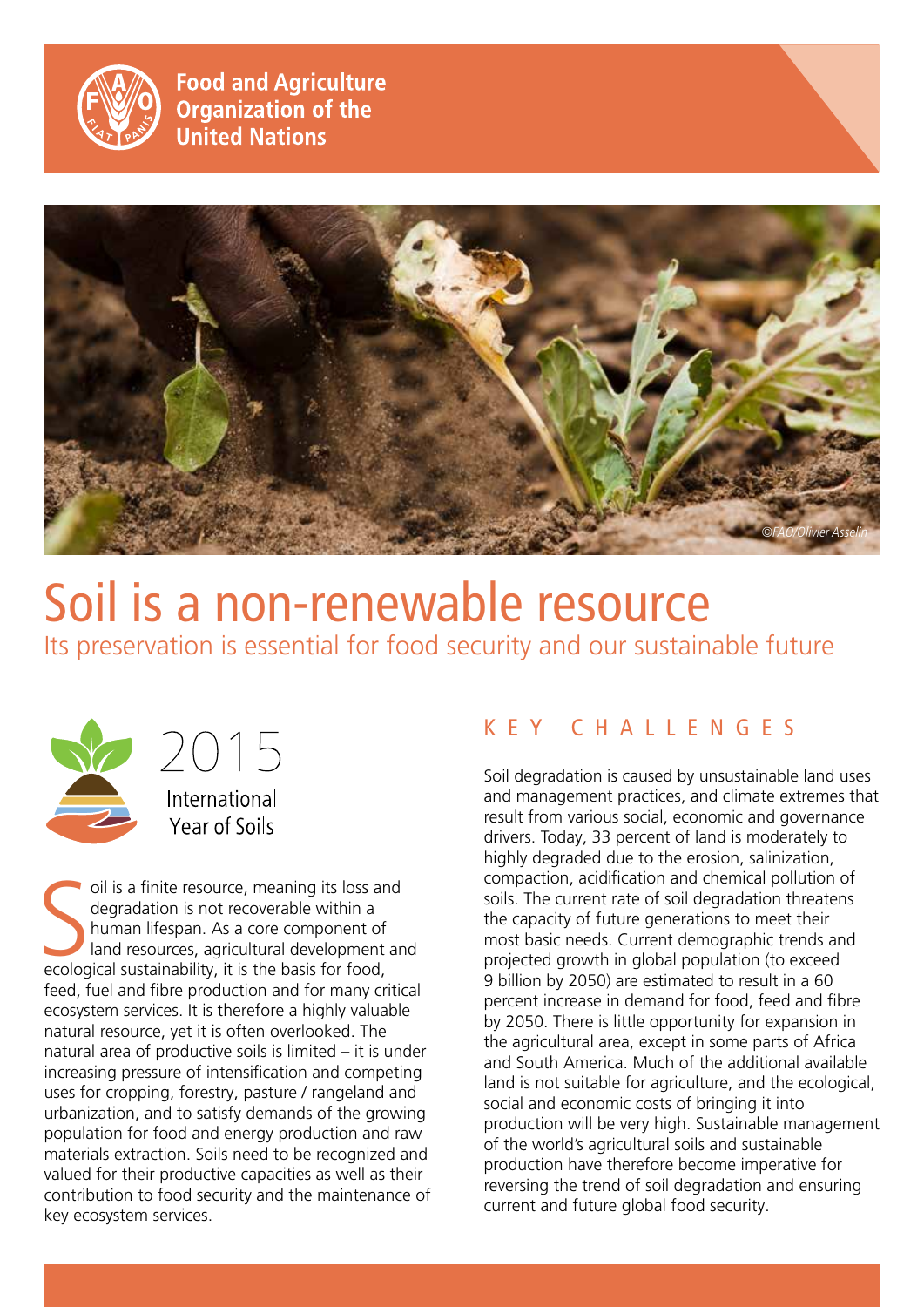

# HOW CAN WE SAVE OUR SOILS?

The sustainable use and management of soils<br>
linked to many different areas of sustainable<br>
development – poverty reduction, hunger<br>
eradication, economic growth and environm<br>
protection. Promoting the sustainable manageme he sustainable use and management of soils is linked to many different areas of sustainable development – poverty reduction, hunger eradication, economic growth and environmental of soils can contribute to healthy soils and thus to the effort of eradicating hunger and food insecurity and to stable ecosystems. There is an urgent need to stop land degradation in its various forms and establish frameworks for sustainable soil management systems.

The Intergovernmental Technical Panel on Soils of the Global Soil Partnership recommends the following actions:

- Provide suitable technologies, sustainable and inclusive policies, effective extension programmes and sound education systems so that more is produced with less:
- Include soil protection and reclamation and sustainable land management projects in the current emerging markets that provide an economic value to those actions that produce ecosystem services;
- Recognize the increasing need to preserve soils and have governments make corresponding investments;
- Promote management practices for climate change adaptation and mitigation, and resilience to changing weather patterns and extremes;
- Promote strong regulations and effective control by governments in order to limit the accumulation of contaminants beyond established thresholds for human health and eventually to remediate contaminated soils;
- Increase the area under sustainable soil management practices, enhance the restoration of degraded soils, and promote "sustainable production intensification" through adapted biological resources, increasing soil fertility, water use efficiency, ensuring sustainable use of inputs and recycling of agricultural by-products;
- Support the development of national soil information systems to assist decision-making on sustainable land and natural resources uses;
- Increase investment in sustainable soil management by overcoming obstacles including tenure security and user rights, access to knowledge and financial services; Strengthen the implementation of capacity development and education programmes on sustainable soil management.

# Key terms



**Land management** concerns all operations, practices and treatments used to protect the land and enhance the goods and services provided by the ecosystem the land is part of.



**Soil management** is an integral part of land management and may focus on differences in soil types and soil characteristics to define specific interventions that are aimed to enhance the soil quality for the land use selected.



**Soil degradation** is defined as a change in the soil health status resulting in a diminished capacity of the ecosystem to provide goods and services for its beneficiaries



**Soil governance and policy** concerns policies and strategies and the processes of decision-making by nation states and local governments on how the soil is utilised. Globally, governance of the soil has been focused on agriculture due to increased food insecurity in the most populated regions on earth.



**Ecosystem services** are defined as the benefits provided by ecosystems to humans. They can play many roles, including: Supporting (e.g. soil formation, nutrient cycling, primary production); Provisioning (e.g. food, fresh water, fuelwood, fiber, biochemicals, genetic resources); Regulating (e.g. climate regulation, disease regulation, water regulation, water purification, pollination); Cultural (e.g. spiritual and religious, recreation and ecotourism, aesthetic, inspirational, educational, sense of place, cultural heritage).



**Soil health** has been defined as "the continued capacity of the soil to function as a vital living system, within ecosystem and land-use boundaries, to sustain biological productivity, promote the quality of air and water environments, and maintain plant, animal, and human health"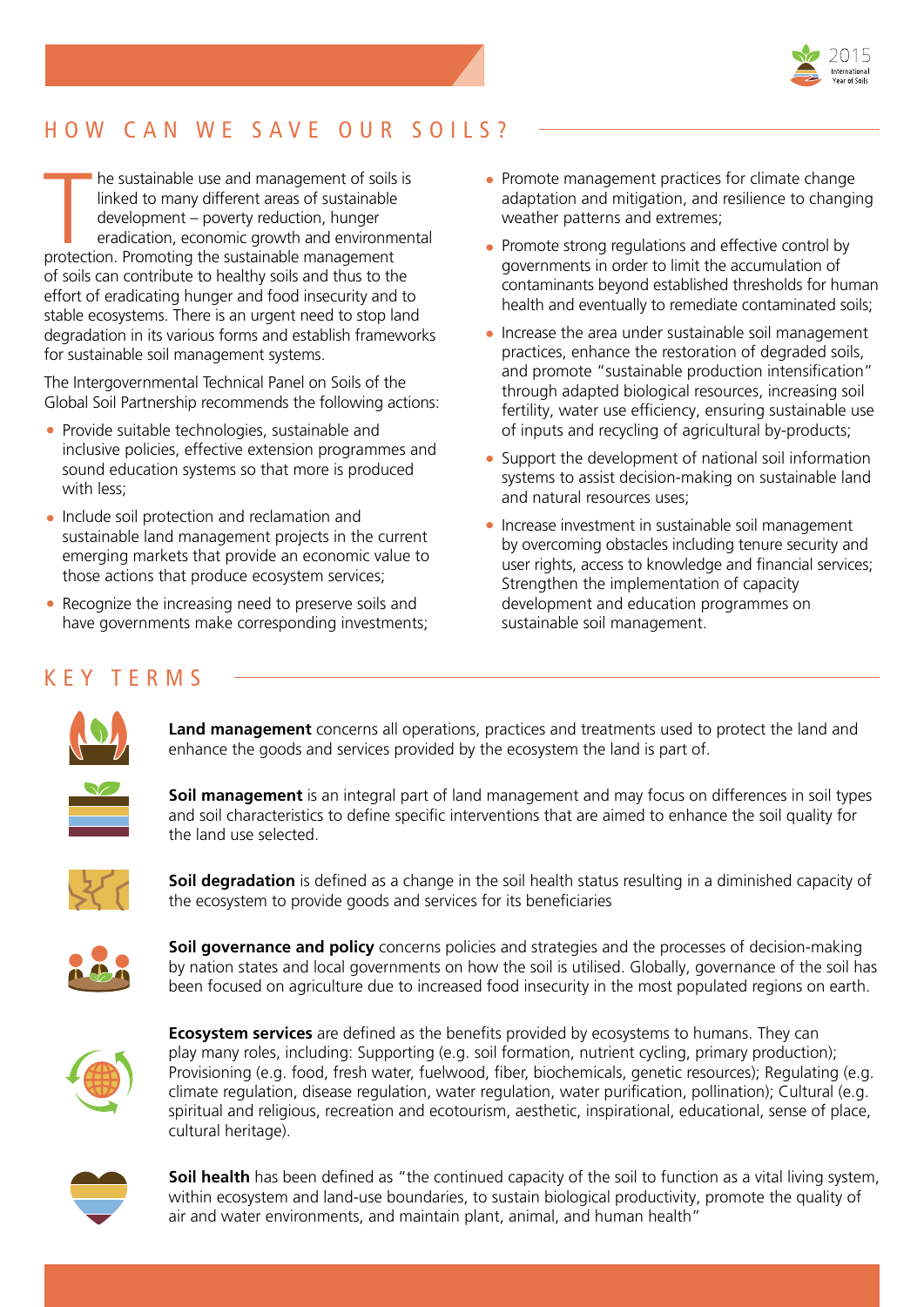

## FAQ IN ACTION



#### Transboundary Agro-ecosystem Management Programme for the Kagera River Basin

The *Kagera Transboundary Agro-ecosystem Management Programme* (Kagera TAMP) is a regional project comprising four East African countries that share the Kagera river basin: Burundi, Rwanda, Tanzania and Uganda. The agro-ecosystems in the region are facing increasing pressures as a result of climate change, rapid population growth, and agricultural and livestock intensification—the basin's land and freshwater resource bases are threatened by land degradation, declining productive capacity, deforestation and encroachment of agriculture into wetlands. This in turn negatively impacts the associated biodiversity and populations whose livelihoods and food security depend on those resources. The Kagera TAMP project aims to adopt an integrated ecosystems approach for the management of land resources in the Kagera Basin in order to generate local, national and global benefits, particularly increased food security and improved rural livelihoods. Restoration of degraded lands, carbon sequestration, climate change adaptation and mitigation, protection of international waters, agro-biodiversity conservation and sustainable, improved agricultural production are all top priorities for the programme. The approaches and methods being introduced include farmer field schools, community active planning, transboundary management, catchment/watershed management, sustainable land management innovation and adaptation, tools for land resources assessment and payments for ecosystems services.

#### The Great Green Wall Initiative

It is estimated that 83 per cent of rural people in Sub-Saharan Africa depend on the land for their livelihoods, but 40 per cent of Africa's land resources are currently degraded. Poverty, hunger, unemployment, forced migration, conflict and security issues are just some of the many threats arising from this situation. Endorsed in 2007 by African Heads of State and Government, *the Great Green Wall for the Sahara and the Sahel Initiative* (GGWSSI) aims to tackle the detrimental impact of land degradation and desertification in the Sahelo-Saharan region by supporting local communities in the sustainable management and use of forests, rangelands and other natural resources in drylands. Action plans are in place in Burkina Faso, Chad, Djibouti, Eritrea, Ethiopia, the Gambia, Mali, Niger, Nigeria and Senegal, while those of Algeria, Egypt, Mauritania and Sudan are in the making. In Senegal, the planting of 11 million trees contributed to the restoration of 27 000 hectares of degraded land, while multi-purpose gardens enabled women to increase their income and produce food for their families at the same time. Dune fixation is being successfully rolled out in Mauritania. Mali, Burkina Faso and Niger work together with Royal Botanic Gardens of Kew on the production of the most suitable trees, shrubs and herbs to turn degraded land into productive areas.